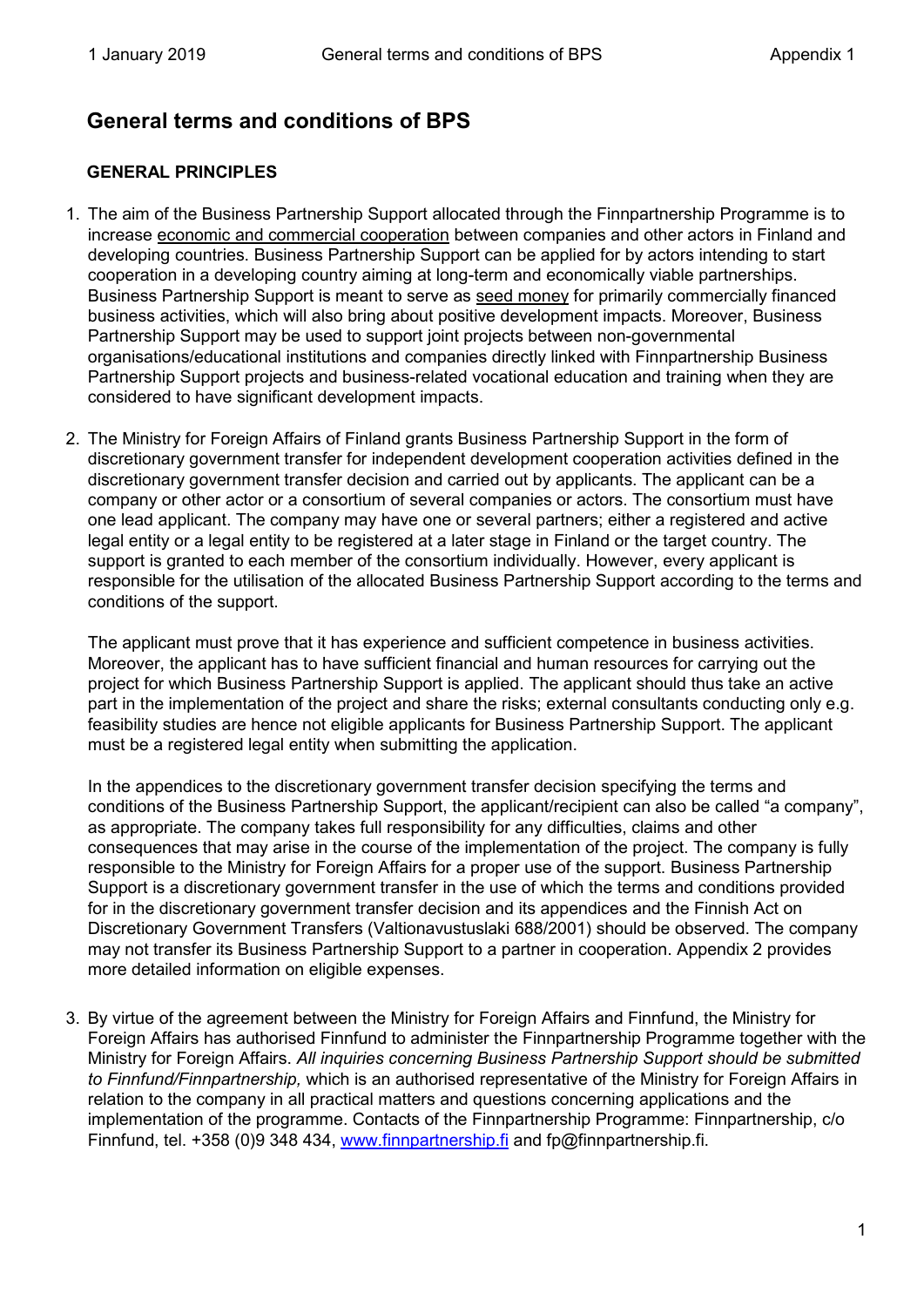4. A Business Partnership refers to long-term cooperation, such as a joint venture, merger or a long-term trade relationship, between companies and other actors in Finland and a developing country. Other possible forms of cooperation are, for example, sub-contracting agreements (including with a wholesaler, dealer, commodities exchange, etc.), franchising agreements, technology-related licenses, and joint partnerships with the EU, UN organisations and international financial institutions.

Activities financed by means of support from the Ministry for Foreign Affairs must be in agreement with the principles regulating Finland's development cooperation. The Finnish Government Report on Development Policy can be downloaded at <http://formin.finland.fi/Public/default.aspx?nodeid=49312&contentlan=1&culture=fi-FI>

The purpose of the activities to which support has been granted must be socially acceptable $^{\text{1}}$  $^{\text{1}}$  $^{\text{1}}$ . While carrying out the project, the company must comply with the laws of the country of operation. The company must comply with all the relevant laws and regulations pertaining to occupational health and safety as well as social and environmental matters in the country of operation.<sup>[2](#page-1-1)</sup> The company must comply with the principles of good governance and measures against corruption, among other things, in all procurement and other activities related to the project. The company confirms that, in the course of the project or while using the Business Partnership Support, the company and its employee(s) have not accepted bribes or made themselves guilty of any activities that could be considered to adversely affect procurement and functions related to the project or violate good governance, nor will they do so in the future. The company also assures that it will notify the Ministry for Foreign Affairs if there is any reason to suspect such matters.

# **SUPPORTED PROJECTS**

5. Projects can be carried out in all developing countries eligible for Official Development Assistance (ODA) mentioned on the OECD/DAC (*Development Assistance Committee*) list. Decisions are based on the list of countries that is valid on the date when the support application is *registered by the Ministry for Foreign Affairs*.

The list of developing countries eligible for ODA also applies to support payments. If a country is about to be removed from the list, applicants should prepare for this in their reimbursement request and project planning. After a particular country has been removed from the list, the Ministry for Foreign Affairs can no longer make payments for projects carried out in that country.

The minimum requirement is that the supported activity complies with the laws of the country of operation and it may not have any major negative social or environmental impacts $^3$  $^3$ . When assessing the applications and later during the project cycle, the Ministry for Foreign Affairs requires that the environmental and social requirements are adequately taken into account.

Support can be granted to cover the expenses arising from the preparation of projects and development of business activities mentioned as follows:

- a joint venture in a developing country between a Finnish company and a counterpart in the developing country,
- a subsidiary established by a Finnish company in the developing country,

https://www.ifc.org/wps/wcm/connect/Topics\_Ext\_[C](http://www.ifc.org/wps/wcm/connect/Topics_Ext_Content/IFC_External_Corporate_Site/IFC+Sustainability/)ontent/IFC\_External\_Corporate\_Site/Sustainability-At-IFC

<span id="page-1-1"></span><span id="page-1-0"></span><sup>&</sup>lt;sup>1</sup> Exclusions list of activities that cannot receive support: https://finnpartnership.fi/wp-content/uploads/2017/10/Kieltolista\_Final\_1.1.2014-1.pdf <sup>2</sup> For more information, please visit the International Finance Corporation (part of the World Bank Group) website: [http://www.ifc.org/wps/wcm/connect/c8f524004a73daeca09afdf998895a12/IFC\\_Performance\\_Standards.pdf?MOD=AJPERES](http://www.ifc.org/wps/wcm/connect/c8f524004a73daeca09afdf998895a12/IFC_Performance_Standards.pdf?MOD=AJPERES)

<span id="page-1-2"></span> $\frac{3}{3}$  This refers to production and/or trade or other activities that are contrary to the laws and regulations of Finland or the country of operation or to international agreements.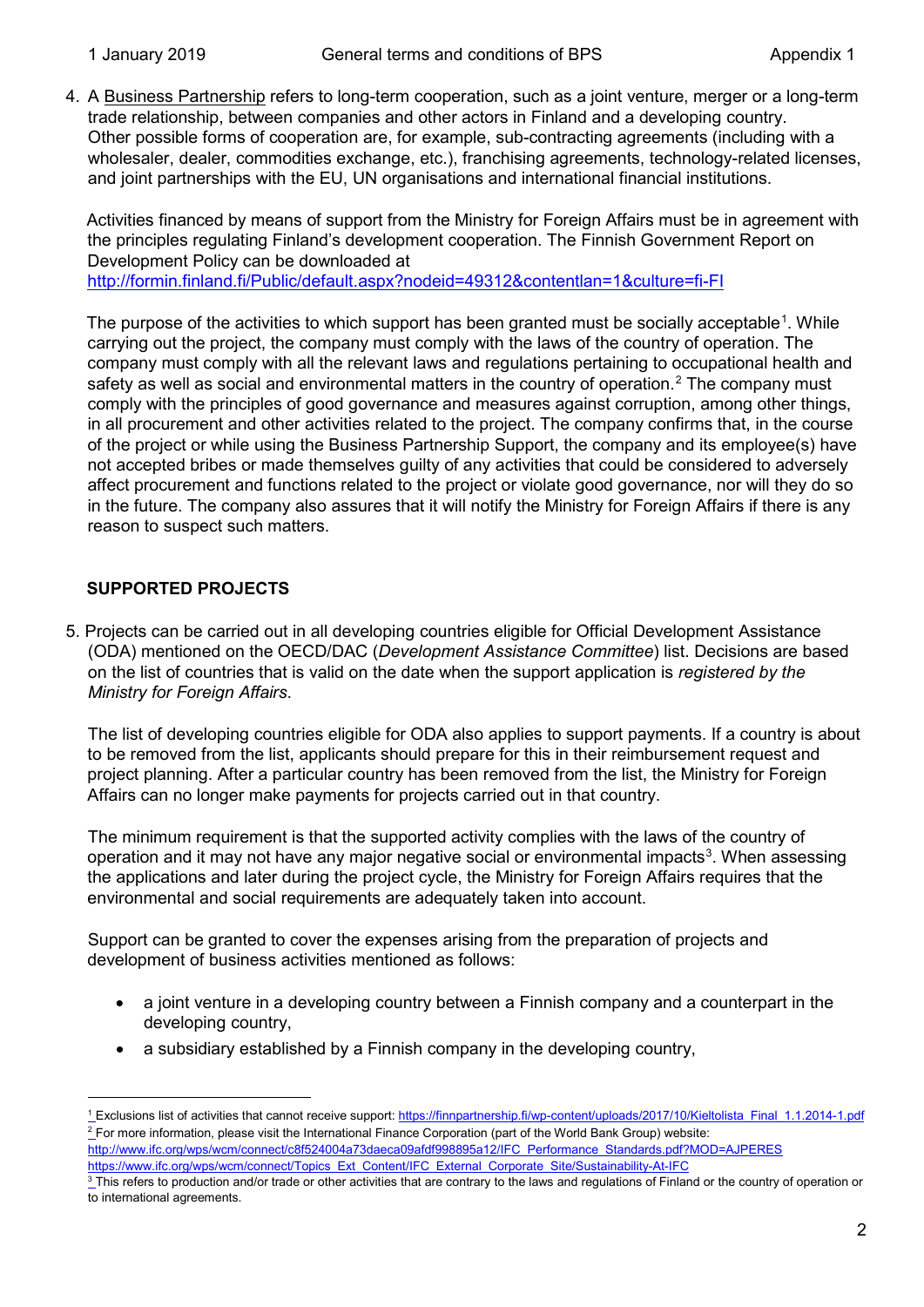- an import project with commercial market potential and development impacts which boosts imports from developing countries to Finland and possibly to other countries,
- other long-term business partnership in a developing country designed to sustain business activities related to, for example,

long-term subcontracting or maintenance, franchising or licensing agreements,

- pilot or proof-of-concept projects related to commercial/merchandised technology or solutions as a part of the activities of international organisations (EU, UN associations, international financing institutions). Self-financing required by international organisations counts as eligible expenses; the self-financing required by the organisation is the total project cost for the company. Eligible pilot or proof-of-concept projects to be implemented as a part of the activities of international organisations are those projects that, if successful, can be assumed to lead to long-term commercial cooperation that creates developmental value.
- joint projects between non-governmental organisations/educational institutions and companies directly linked with Finnpartnership Business Partnership projects of companies where the nongovernmental organisation/educational institution is not seeking a profit-making partnership. Non-governmental organisations/educational institutions may carry out essential activities for a company that support the Finnpartnership Business Partnership projects, such as:
	- $\checkmark$  cooperation between companies and non-governmental organisations/educational institutions developing the capacity (related to corporate responsibility and human rights questions and vocational, technical and business training) of Business Partnership project interest groups, developing cooperation networks, piloting products and services etc.;
	- $\checkmark$  developing cooperation and innovation platforms related to Business Partner projects; and
	- $\checkmark$  organising seminars and workshops related to business partnership projects as a part of general awareness raising and influencing efforts,
- vocational education and training, and support for local education. The support is granted for the development of vocational education and training related to the business partnership (e.g. renewing curriculum, teacher training, equipment and machinery, repairing of facilities) and launching new training. The projects are assessed based on the potential for the sustainability of the training structure they support and the expected development impacts.

NOTE! Concerning vocational, technical and business training (including categories: 1) joint projects between non-governmental organisations/educational institutions and companies and 2) vocational education and training, and support for local education), there is a requirement that the beneficiaries of the educational project include no more than 50% of the employees of the Finnish company and its developing country partner.

# **AMOUNT OF SUPPORT**

6. The support granted by the Ministry for Foreign Affairs covers 30–85 per cent of the total approved expenses of a project, depending on the size of the applicant company and on the income level of the target country. The company's self-financing, which cannot be in the form of another grant, is thus 70– 15 per cent.

| Percentage of support | High alert fragile<br>states** | Low income<br>developing<br>countries*** | Upper<br>middle income                                                   |
|-----------------------|--------------------------------|------------------------------------------|--------------------------------------------------------------------------|
|                       |                                |                                          | developing countries<br>(direct development<br>impacts required)<br>**** |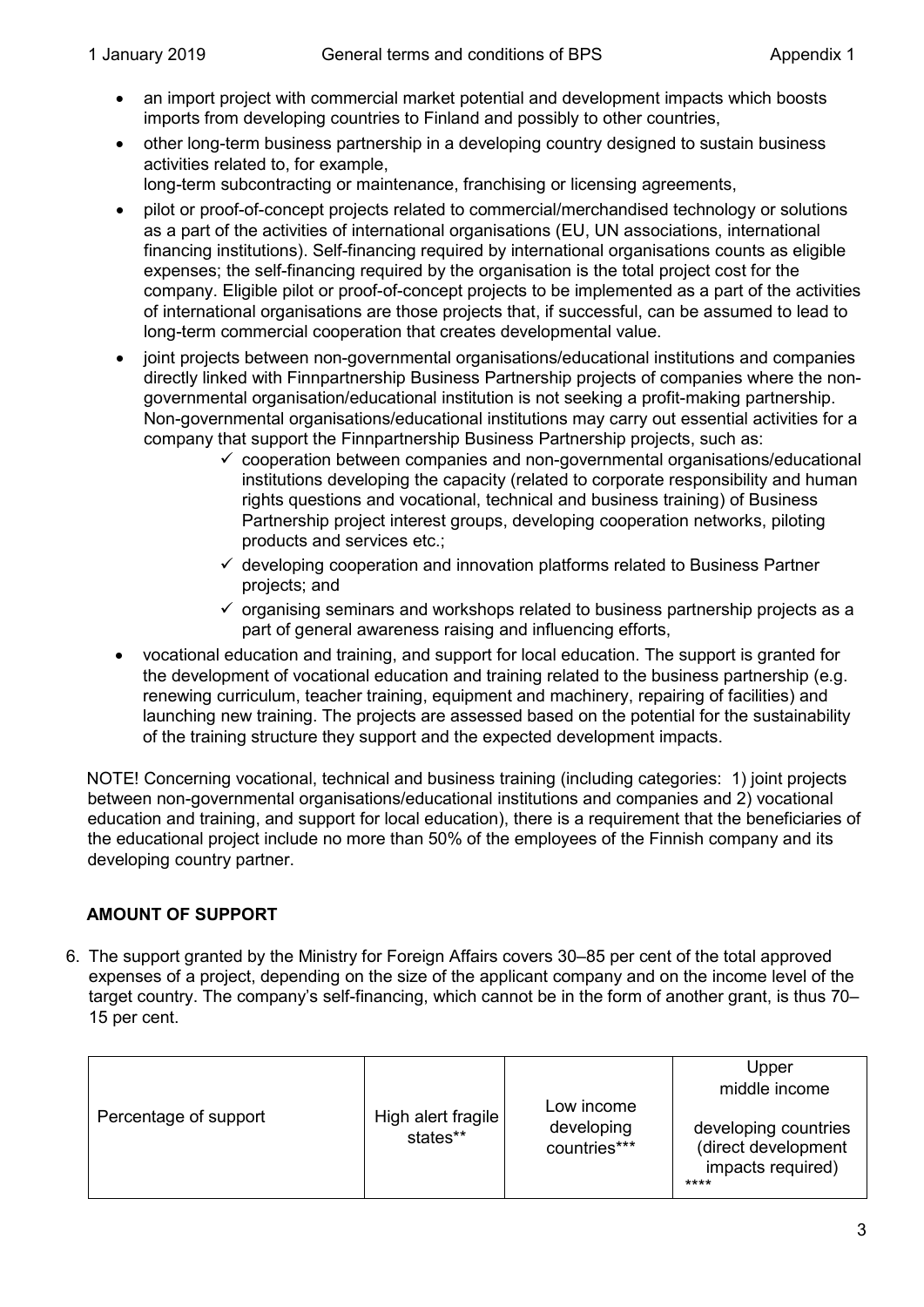| <b>BUSINESS</b><br><b>PARTNERSHIP</b><br><b>PROJECTS:</b><br>SME <sub>s</sub> *<br>Other small and medium-sized<br>entities                                                 | 85%  | 70 % | 50 % |
|-----------------------------------------------------------------------------------------------------------------------------------------------------------------------------|------|------|------|
| <b>PARTNERSHIP</b><br><b>BUSINESS</b><br><b>PROJECTS:</b><br>Other entities                                                                                                 | 85 % | 50 % | 30%  |
| <b>PARTNERSHIP</b><br><b>BUSINESS</b><br><b>PROJECT'S</b><br><b>ESSENTIAL SUPPORT</b><br><b>ACTIVITIES</b><br>Non-governmental<br>organisations/educational<br>institutions | 85 % | 85 % | 85 % |

\*The EU defines SMEs as follows:

- - fewer than 250 employees

- - annual turnover does not exceed EUR 50 million or an annual balance sheet total does not exceed EUR 43 million

- - the definition is also influenced by the company's relationship with other companies in respect of holdings of capital or voting rights or the right to exercise a dominant influence, see http://publications.europa.eu/resource/cellar/79c0ce87-f4dc-11e6-8a35- 01aa75ed71a1.0007.01/DOC\_1

\*\*Covers the countries on the list "Harmonized List of Fragile Situations". The current list of *high alert fragile states* should be reviewed on Finnpartnership's website under *Target countries and percentage of support*. \*\*\*Covers the OECD/DAC categories least developed countries (LDC), other low income countries (LIC) and lower middle income *countries and territories (LMIC).*

\*\*\*\*Covers the OECD/DAC category *upper middle income countries and territories (UMIC)*.

Support for pilot and proof-of-concept projects implemented as a part of the operations of international organisations is calculated in accordance with normal support percentages for specified countries (30% / 50% / 70% / 85%) or 50% if the country is yet to be defined or the project is carried out in several countries.

- 7. In principle, Business Partnership Support, granted by the Ministry for Foreign Affairs, is de minimis aid, which is based on the provisions of Commission Regulation (EC) No. 1407/2013 on the application of Articles 107 and 108 of the Treaty on the Functioning of the European Union to de minimis aid. If the applicant considers that the Support is not de minimis aid, reasons for this must be given in the application. Each project is considered individually, to determine whether it falls under the de minimis regulation. Projects whose effects do not focus on the European Economic Area do not fall under the de minimis regulation.
	- a. In the framework of the Regulation, a company may be granted support not exceeding the ceiling of EUR 200,000 over any three fiscal-year period. The total of de minimis financing granted by all different public authorities during the period under review should be taken into consideration. Prior to granting de minimis aid, the Ministry for Foreign Affairs has to obtain full information - in writing or via email - of other de minimis aid received during the two preceding fiscal years and during the current fiscal year.

As an exception to the main rule, limited amounts of de minimis aid can be granted to the following sectors: fisheries and aquaculture (de minimis limit of EUR 30,000); primary production of agricultural products (de minimis limit of EUR 15,000). The ceiling for undertakings performing road freight transport for hire or reward is EUR 100,000. As an exception to the main rule, de minimis aid cannot be granted to the coal industry nor can it be granted as an export aid or as aid favouring domestic over imported products.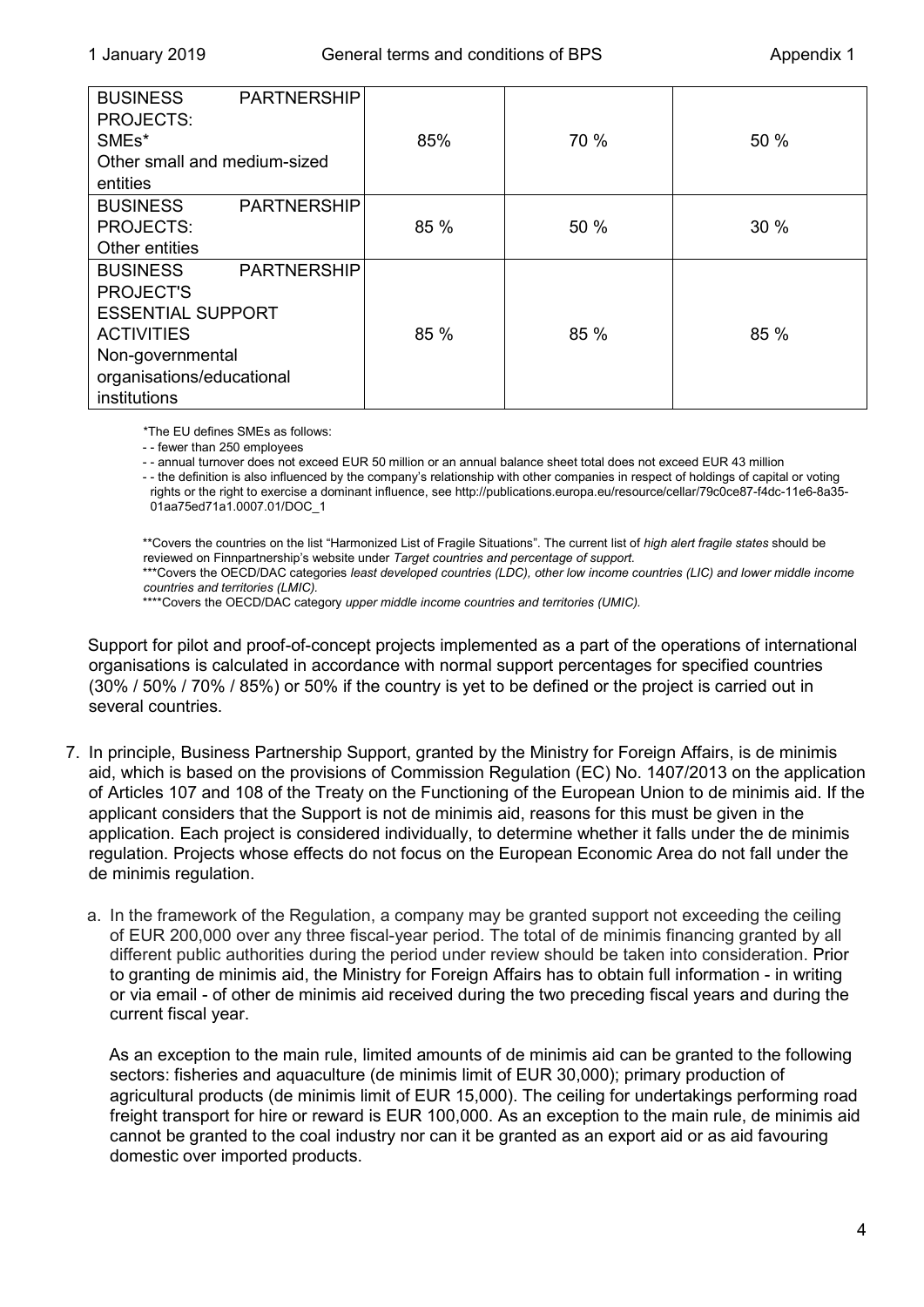All the information regarding the application of this Regulation shall be recorded and put together. Records concerning granted de minimis aid shall be stored for 10 years from the date of granting. These records shall contain all information necessary to prove that the requirements of the Regulation have been complied with. On the Commission's request, all the information regarding de minimis aid shall be provided within 20 working days from the date of the request.

- b. A maximum of EUR 400,000 of Business Partnership Support per project can be allocated for projects which do not fall under the de minimis regulation.
- 8. If the eligible costs to be covered by Business Partnership Support equal 30% or less of the costs for the project on the project application, the application for support will be rejected.

## **USE OF SUPPORT**

## **Uses**

9. Business Partnership Support may be used only for the purpose and to cover the expenses that it was applied for according to the application and the attached project budget, on the basis of which discretionary government transfer has been granted.

# **Change of original use**

10. If changes are made in the project plan and/or project budget, the company must apply for permission for the change in writing and always prior to the start of the activity in question through the e-Service of the Ministry for Foreign Affairs.

## **Term of use**

11. Granted support shall be used and the reimbursement request has to be submitted within 24 months after the date of notification of the discretionary government transfer decision. Unless otherwise proven, the recipient is considered to have been notified of the decision on the seventh day after the date of the decision. In case the company has not requested reimbursement of the granted funds by the due date, the Ministry for Foreign Affairs can cancel the decision to allocate funds and reallocate the unused appropriations.

#### **Eligible expenses**

12. Business Partnership Support shall be used only to cover reasonable expenses that are considered essential from the point of view of the implementation of the project in accordance with the attached project budget and on the basis of the criteria set by the Ministry for Foreign Affairs at the time of granting the support. In its activities and the management of its finances, the company should act as economically as possible. Eligible expenses for Business Partnership Support are specified in Appendix 2.

## **PAYMENT OF SUPPORT**

13. Business Partnership Support is paid afterwards on the basis of the actual approved and paid expenses in one or two instalments on the bank account informed by the recipient. Before the support can be paid, the company must sign and return the Letter of Commitment (Appendix 6) as instructed. A reimbursement request shall be submitted within 24 months after the date of notification of the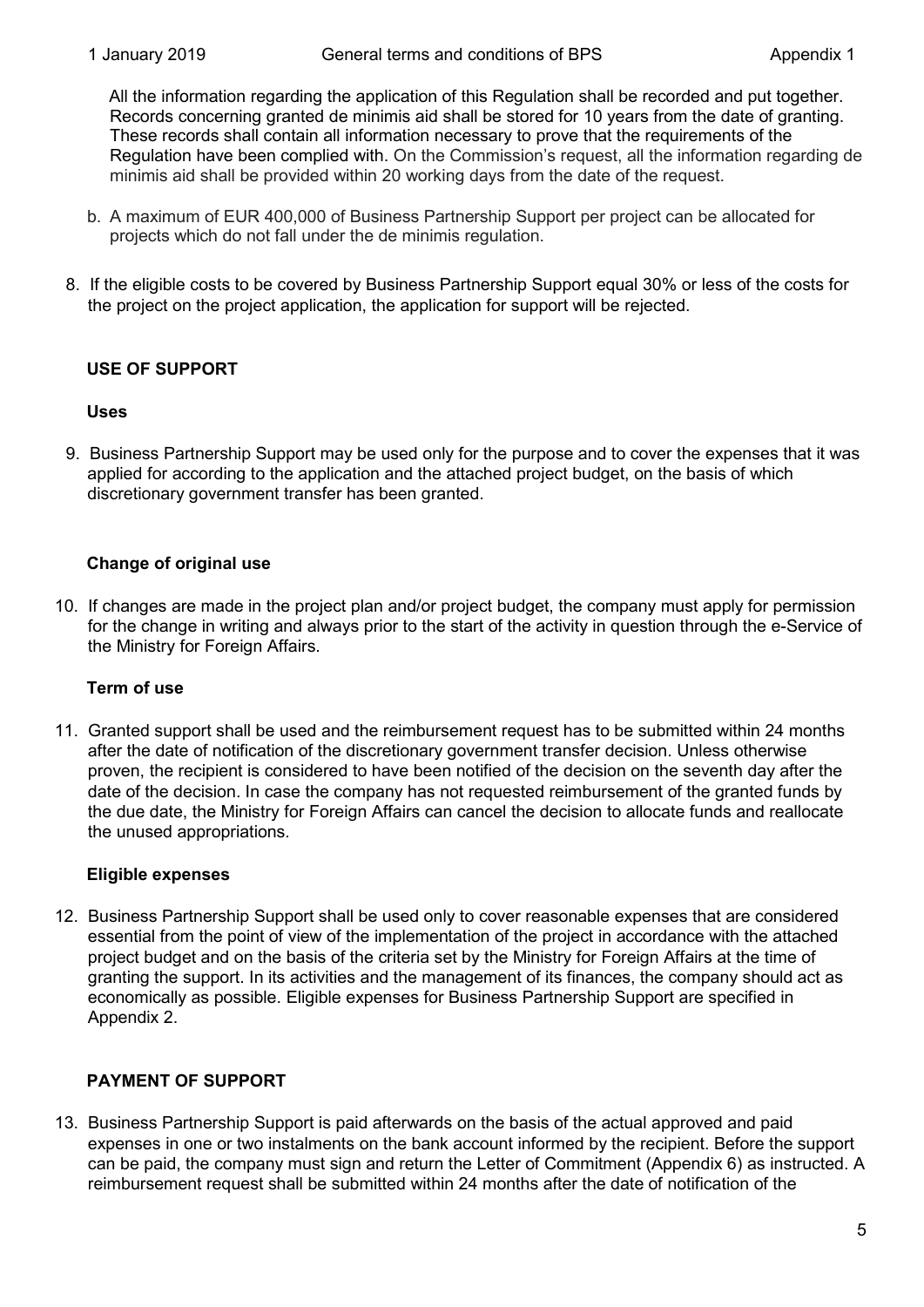discretionary government transfer decision. To obtain the disbursement, the recipient company has to send a reimbursement request to the Ministry for Foreign Affairs/KEO-50 filled in properly according to the instructions issued by the Ministry for Foreign Affairs. The reimbursement request has to correspond to the actual, paid and eligible expenses based on the project budget (Appendix 2).

If the amount requested for reimbursement in the first request exceeds two thirds of the granted support or alternatively the company requests for the second reimbursement, the company shall submit a project progress report or final report according to the instructions provided by the Ministry for Foreign Affairs. In addition, an auditor's statement must be submitted. Attached to the auditor's statement shall be the BPS auditor's checklist duly completed.

More detailed instructions on auditing and reporting are given in paragraphs 15 to 19 of this Appendix, in the Audit Instructions, Auditor's Statement Template and Reporting Instructions.

# **SUPERVISION OF USE OF SUPPORT**

## **Right of supervision by the Ministry for Foreign Affairs**

14. The Ministry for Foreign Affairs or its assigned representative, the National Audit Office of Finland and state auditors are entitled, in a company's premises or otherwise, to audit the company's entire accounts, assets and other data and reports, documents, records and other material that have a bearing on the audit, and to also otherwise review the implementation of the project in question. The company is obligated to provide the Ministry with correct and adequate information, material that is required for the audit, and any necessary assistance in the course of the audit.

#### **Bookkeeping and audit**

15. In the project's bookkeeping, the regulations of the national accounting rules and regulations of the company's country of registration (e.g. Accounting Act and Decree of Finland) as well as good accounting practice have to be observed. Information and clearings pertaining to the use of the support and total assets of the project as well as self-financing have to be clearly entered onto separate accounts so that they can be reviewed and audited without problem. Under a separate master account, sub-accounts should be used as far as possible for types of expenditure approved to the project budget. Information necessary from the point of view of accounting should be available from the receipts which have to be archived and stored so that the Ministry can access them for auditing. Auditing has to be carried out in accordance with the International Standard on Related Services ('ISRS') 4400 Engagements to perform Agreed-upon Procedures regarding Financial Information as well as with this instruction. Auditor has to audit 100% of the expenses included in the reimbursement request (a random sample audit is not sufficient).

*Finnpartnership* recommends auditing to be carried out by the auditor selected by the company's general meeting. In a case where the company is not obligated by the Auditing Act to select an auditor, it is, however, obligated to select an auditor for the auditing of the Business Partnership Support. The selected auditor must meet the requirements set out in the following paragraph. The Ministry for Foreign Affairs and the Finnpartnership programme have the right to directly contact the selected auditor of the company receiving Business Partnership Support.

The auditor has to hold a degree of an authorised auditor (KHT, HTM or a similar qualification) approved in the country of registration of the company receiving support. Auditors have to fill in a checklist in accordance with the instructions provided by the Ministry for Foreign Affairs and prepare a report according to the provided instructions.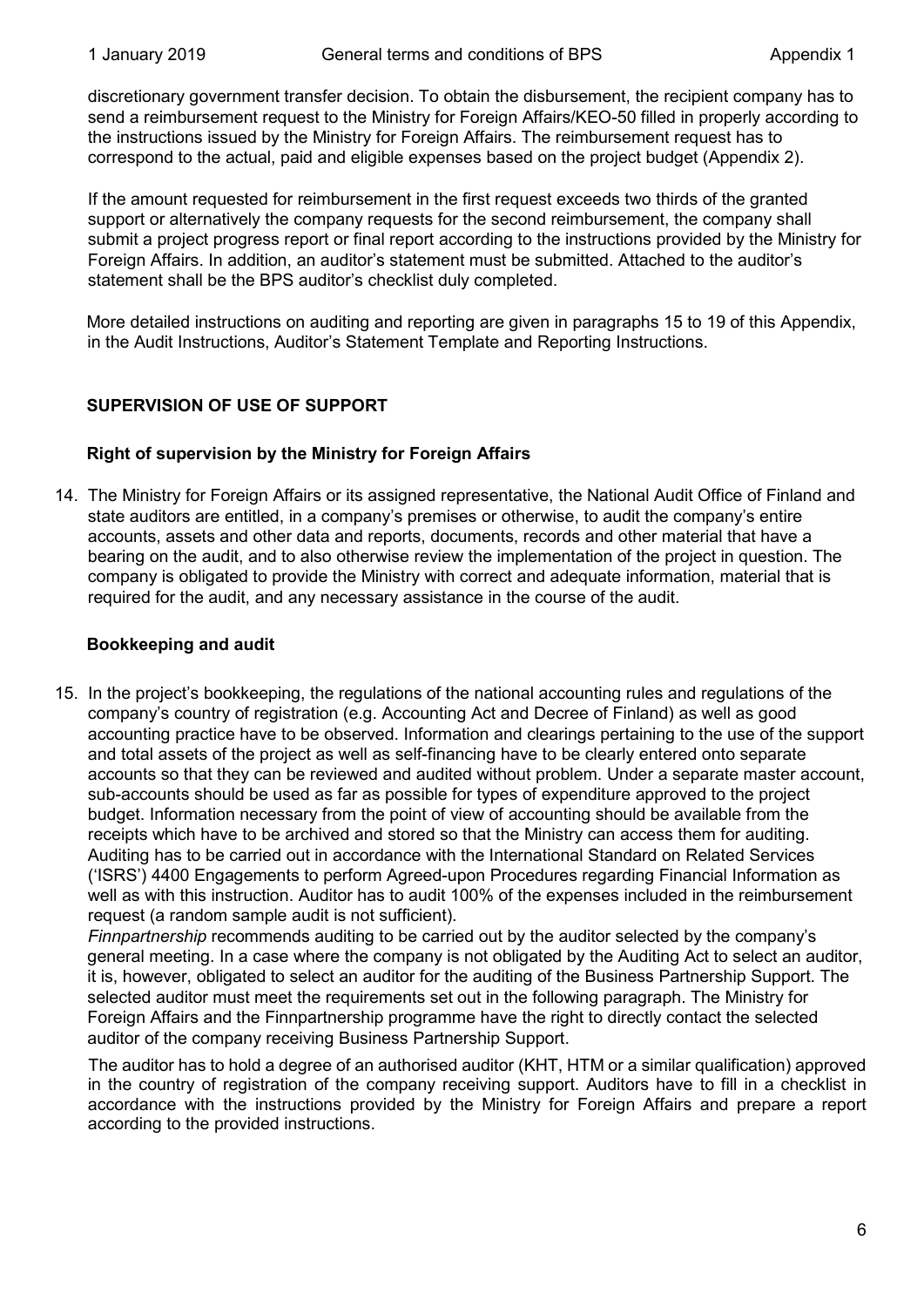#### **Reporting**

- 16. Accompanying every reimbursement request, the applicant is to deliver a progress/final report that describes project's activities and financial management. In the event that the project has been concluded or if the reimbursement is to be for at least two thirds of the granted support, the final report should be included; a progress report is delivered in other instances. If the support expires without any reimbursements being made, the applicant is to provide a brief explanation on the details regarding the expiration of the project.
- 17. The company has to fill in project follow-up questionnaires (two in total). The company shall receive the first electronic questionnaire no later than one year after the date of expiry of the support. The second questionnaire is sent one year after the submission of the first follow-up report at the latest.
- 18. Instructions concerning the progress and follow-up reports are provided in Appendix 5 (Reporting instructions). The progress and follow-up reports are submitted through the e-Service of the Ministry for Foreign Affairs.
- 19. Any changes with an essential impact on the timetable of the project or other matter relating to the use of the support have to be informed without delay in writing to the Ministry for Foreign Affairs.

#### **FAILURE TO COMPLY WITH THE TERMS AND CONDITONS – REFUND AND CLAIM OF RECOVERY OF SUPPORT**

#### **Consequences of failure to comply with the terms and conditions**

- 20. In case the terms and conditions relating to the use of the Business Partnership Support, set by the Ministry for Foreign Affairs, have not been complied with, the Ministry can establish a due date for compliance with the conditions;
	- suspend payment of support; and
	- order a repayment of disbursement.

#### **Suspending disbursements**

21. The Ministry for Foreign Affairs can suspend disbursement of granted support to a company if there is reason to suspect that the company does not observe the terms and conditions set for the use of the support;

the grounds of support have essentially changed after the date of granting; or a suspension of disbursements is required based on European Union law.

#### **Repayment**

22. A company is obligated to immediately repay the support or a part of it in case support is received through error, in excess or in case it is clearly unjustified.

#### **Clawback**

- 23. The Ministry for Foreign Affairs is entitled to decline to disburse a granted support or to claw back a disbursement or a part of it with interest if it is found that
	- a company has failed to repay a support that has been deemed for repayment based on section 21;